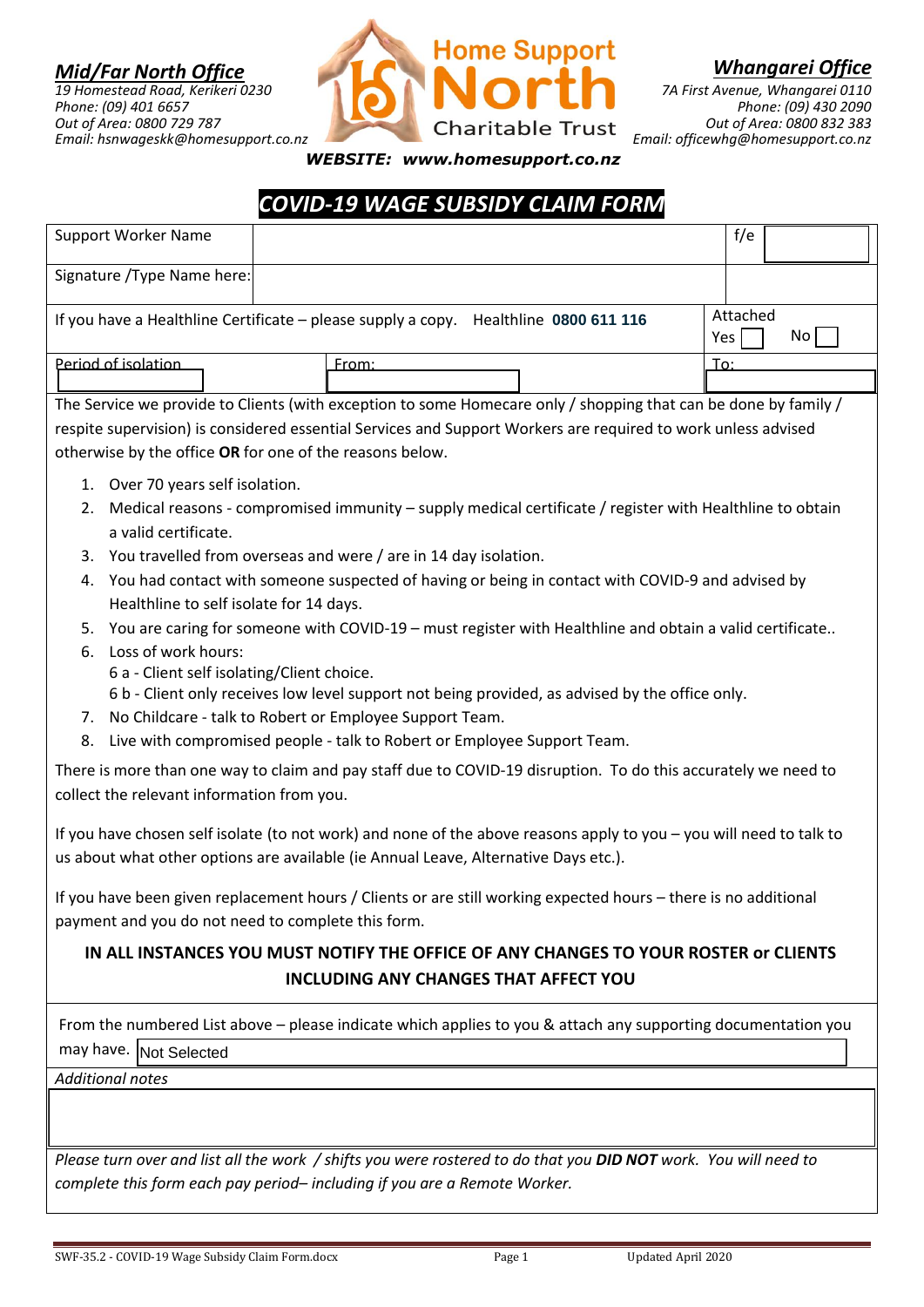## *PLEASE CONTINUE TO COMPLETE TIMESHEETS & REMOTE WORKER FOR ALL HOURS WORKED*

| <b>Monday</b>               |       |               |                               |                             |           | <b>Tuesday</b> |               |                               |                             |           |       | Wednesday     |                                      | Thursday  |       |               |                               |        |  |  |
|-----------------------------|-------|---------------|-------------------------------|-----------------------------|-----------|----------------|---------------|-------------------------------|-----------------------------|-----------|-------|---------------|--------------------------------------|-----------|-------|---------------|-------------------------------|--------|--|--|
| Date:                       |       |               |                               |                             |           |                |               |                               |                             |           |       |               |                                      |           |       |               |                               |        |  |  |
| Client ID                   | Hours | Start<br>Time | Except<br>Travel<br>time only | Reason                      | Client ID | Hours          | Start<br>Time | Except<br>Travel<br>time only | Reason                      | Client ID | Hours | Start<br>Time | Except<br>Travel time Reason<br>only | Client ID | Hours | Start<br>Time | Except<br>Travel<br>time only | Reason |  |  |
|                             |       |               |                               |                             |           |                |               |                               |                             |           |       |               |                                      |           |       |               |                               |        |  |  |
|                             |       |               |                               |                             |           |                |               |                               |                             |           |       |               |                                      |           |       |               |                               |        |  |  |
|                             |       |               |                               |                             |           |                |               |                               |                             |           |       |               |                                      |           |       |               |                               |        |  |  |
|                             |       |               |                               |                             |           |                |               |                               |                             |           |       |               |                                      |           |       |               |                               |        |  |  |
|                             |       |               |                               |                             |           |                |               |                               |                             |           |       |               |                                      |           |       |               |                               |        |  |  |
|                             |       |               |                               |                             |           |                |               |                               |                             |           |       |               |                                      |           |       |               |                               |        |  |  |
|                             |       |               |                               |                             |           |                |               |                               |                             |           |       |               |                                      |           |       |               |                               |        |  |  |
|                             |       |               |                               |                             |           |                |               |                               |                             |           |       |               |                                      |           |       |               |                               |        |  |  |
|                             |       |               |                               |                             |           |                |               |                               |                             |           |       |               |                                      |           |       |               |                               |        |  |  |
|                             |       |               |                               |                             |           |                |               |                               |                             |           |       |               |                                      |           |       |               |                               |        |  |  |
|                             |       |               |                               |                             |           |                |               |                               |                             |           |       |               |                                      |           |       |               |                               |        |  |  |
|                             |       |               |                               |                             |           |                |               |                               |                             |           |       |               |                                      |           |       |               |                               |        |  |  |
|                             |       |               |                               |                             |           |                |               |                               |                             |           |       |               |                                      |           |       |               |                               |        |  |  |
|                             |       |               |                               |                             |           |                |               |                               |                             |           |       |               |                                      |           |       |               |                               |        |  |  |
|                             |       |               |                               |                             |           |                |               |                               |                             |           |       |               |                                      |           |       |               |                               |        |  |  |
|                             |       |               |                               |                             |           |                |               |                               |                             |           |       |               |                                      |           |       |               |                               |        |  |  |
|                             |       |               |                               |                             |           |                |               |                               |                             |           |       |               |                                      |           |       |               |                               |        |  |  |
|                             |       |               |                               |                             |           |                |               |                               |                             |           |       |               |                                      |           |       |               |                               |        |  |  |
| <b>Total Unworked Hours</b> |       | 0.00          |                               | <b>Total Unworked Hours</b> |           | 0.00           |               |                               | <b>Total Unworked Hours</b> |           | 0.00  |               | <b>Total Unworked Hours</b>          |           |       | 0.00          |                               |        |  |  |